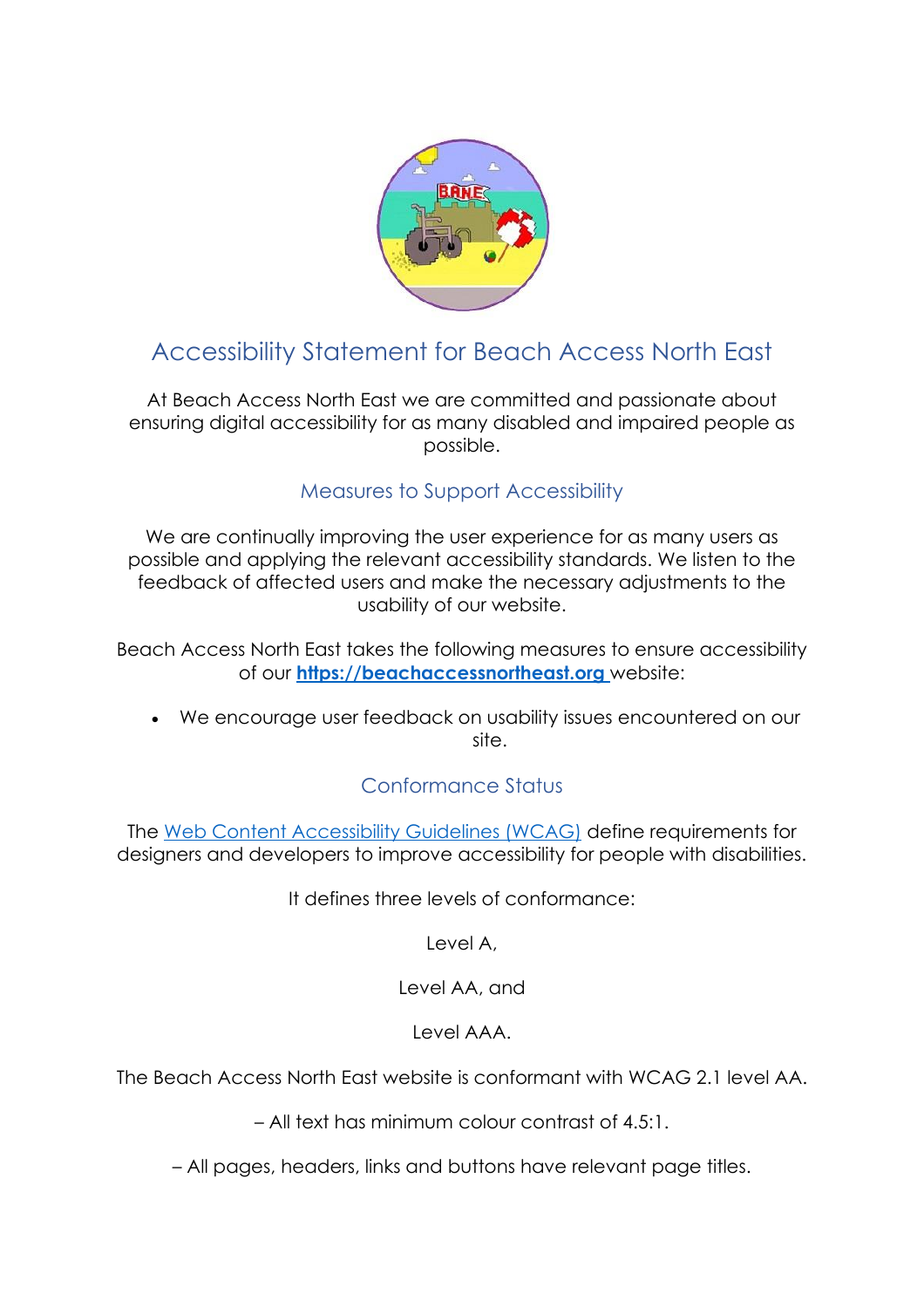– Skip link on keyboard use.

- Videos have closed captions.
- Form fields have visible labels.
- Forms are written to be used with autofill

- Images have been provided with Alternative Text Descriptions,

- Written content has been made readable and understandable.

- Page titles, headers, links and buttons are descriptive.

- Text doesn't fall "off-screen" when zoom text is applied.

## **Feedback**

We would love to get your feedback on the accessibility of the Beach Access North East website. Please let us know if you encounter accessibility barriers on our website so that we can help you and others who may be experiencing the same:

• E-mail: [info@beachaccessnortheast.org](mailto:info@beachaccessnortheast.org)

We try to respond to feedback within 5 business days.

#### Compatibility with Browsers and Assistive Technology

The Beach Access North East website is designed to be compatible with the following browsers and assistive technologies:

• All up-to-date browser versions of Google Chrome, Firefox, Safari, Edge, Opera, IE 11 with assistive technology on recent versions of operating systems (desktop and mobile) mac OS X, Microsoft Windows & Android and Apple iOS.

The Beach Access North East website is not compatible with:

• Any browsers that are older than 3 major versions or mobile operating systems that are older than 5 years.

## Technical Specifications

Accessibility of the Beach Access North East website relies on the following technologies to work with the particular combination of web browsers and any assistive technologies or plugins installed on your computer: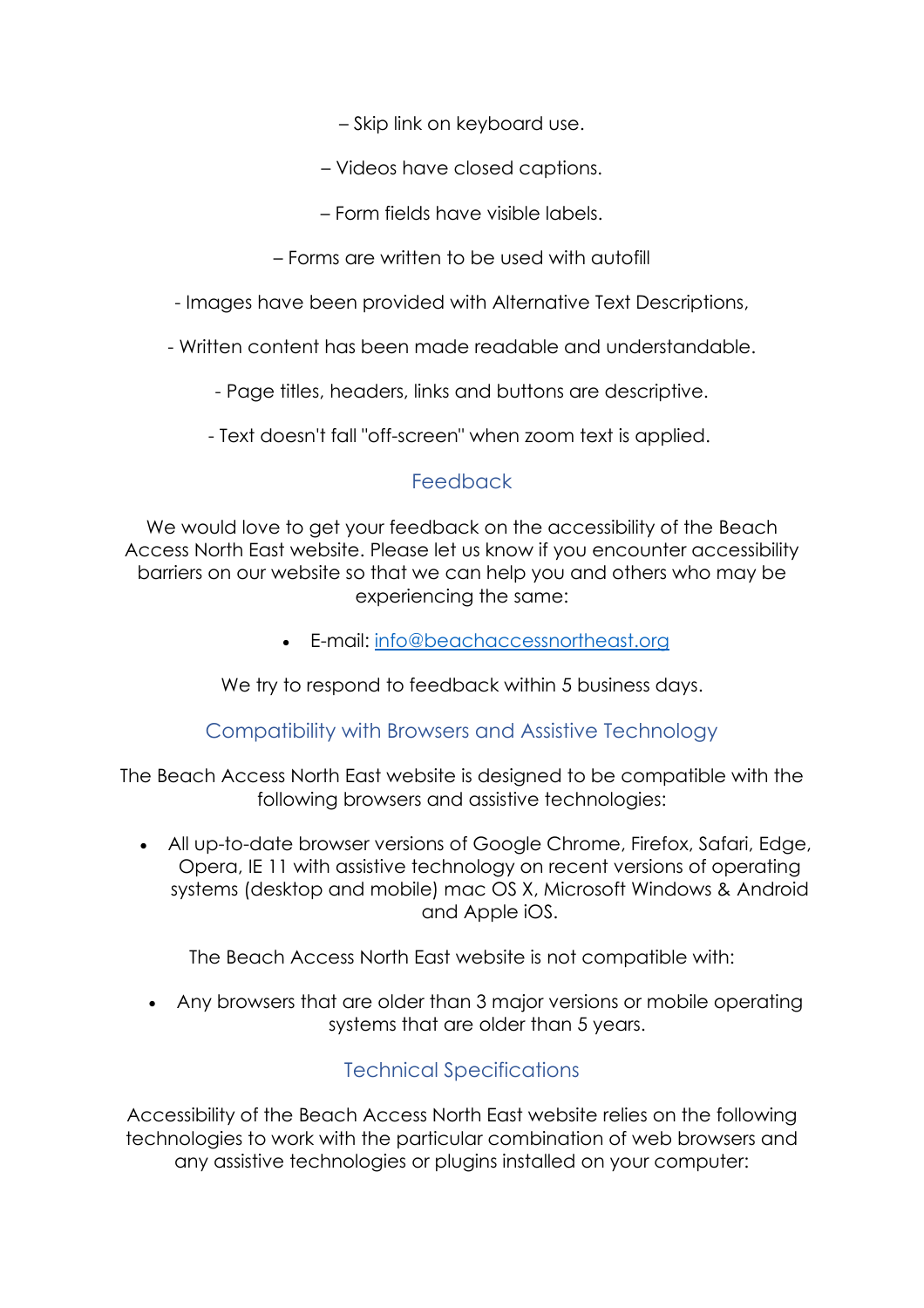• HTML • CSS • JavaScript

These technologies are relied upon for conformance with the accessibility standards used.

### Limitations and Alternatives

Despite our best efforts to ensure accessibility of the Beach Access North East website, there may be some limitations. Below is a description of known limitations, and potential solutions. Please contact us if you observe an issue not listed below.

Third-party plugins or third-party software that are installed on this website currently or in the future may not be standards compliant. We are unable to make changes to their platforms. This needs to be done by them. Please contact us if you require their contact details.

Known limitations for the Beach Access North East website:

PDFs haven't been checked for accessibility. If there are any problems, feedback and request for alternatives should be directed to info@beachaccessnortheast.org

The site is built using a WordPress page builder plugin. This does not allow 'read more' links to blog posts to be changed to blog-specific text.

Videos do not have audio descriptions. Transcripts can be supplied on request by emailing info@beachaccessnortheast.org.

Although our website has been designed and developed in accordance with the four WCAG principles – perceivable, operable, understandable, robust – and with a broad spectrum of physical, cognitive and situational limitations in mind, we realise that it cannot cater to all possible conditions.

We would ask that any user affected by additional limitations to the limitations listed above should contact us so at info@beachaccessnortheast.org that we may advise alternatives.

# Assessment Approach

Jackdaw Web Design assessed the accessibility of the Beach Access North East website by the following approaches:

- Two automatic evaluations via https://wave.webaim.org/ & AXE
	- Manual assessment of keyboard navigation